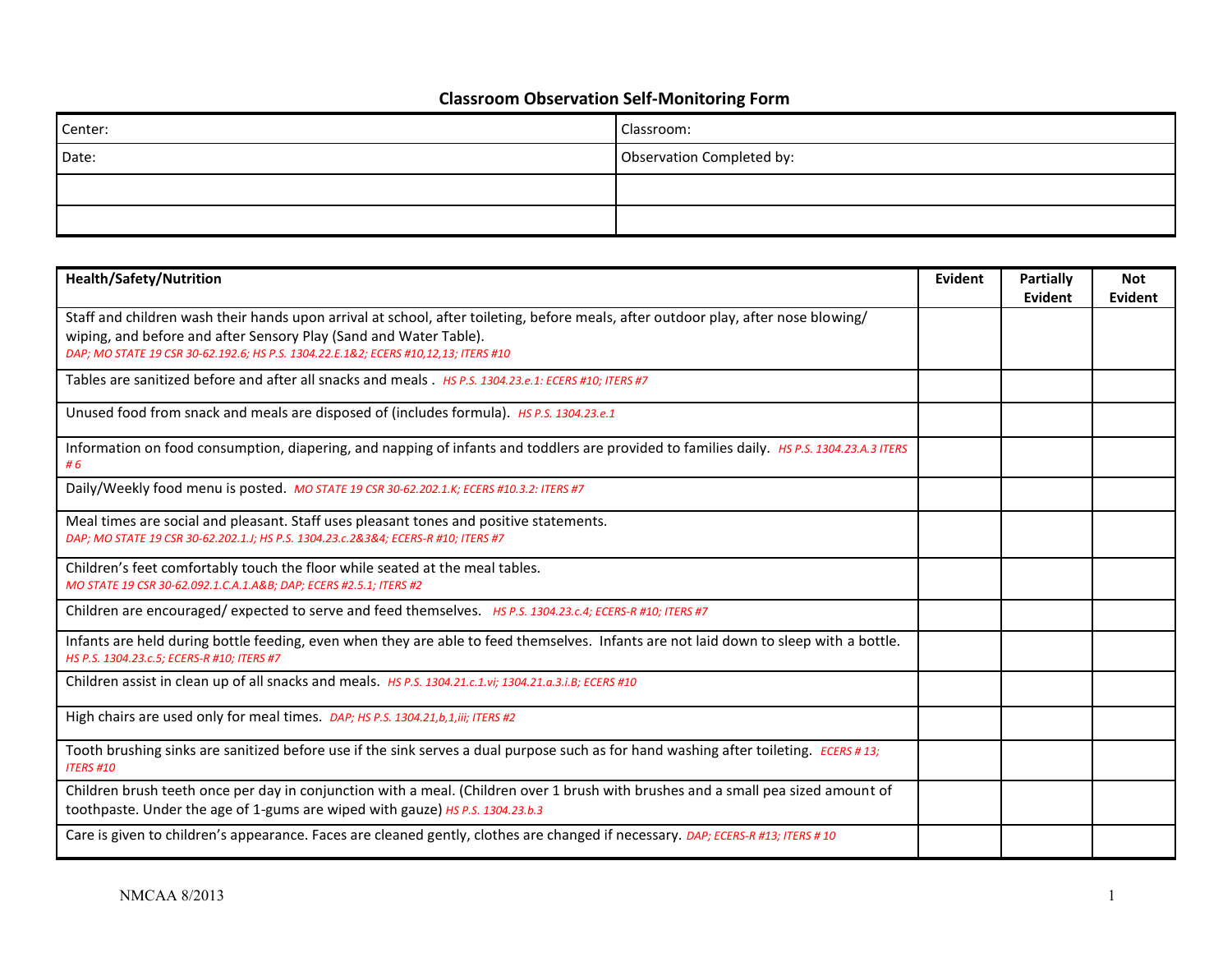| Health/Safety/Sanitation (continued)                                                                                                                                                                                                                                                          | <b>Partially</b><br>evident | <b>Evident</b> | Not<br>Evident        |
|-----------------------------------------------------------------------------------------------------------------------------------------------------------------------------------------------------------------------------------------------------------------------------------------------|-----------------------------|----------------|-----------------------|
| A supervised isolated area, with a cot/crib, is provided for ill children. (Ask) MO STATE 19 CSR 30-62.192.2.G; DAP;ECERS #13; ITERS #10                                                                                                                                                      |                             |                |                       |
| Toileting accident/ diapering procedures are posted and followed by staff with appropriate easily accessible materials provided<br>for clean up. HS P.S. 1304.22.e.5; HS P.S. 1304.22.e.6 ECERS #12; ITERS #9                                                                                 |                             |                |                       |
| Required adult/child ratios are met at all times. Teaches are within voice range of all children at all times. MO STATE 19 CSR<br>30.62.082.6.B.2; 19CSR 30.62.112.1.C; HS P.S. 1306.32; HS P.S. 1306.20; HS P.S. 1304.52.g.1; HS P.S. 1304.52.g.3; HS P.S. 1304.52.g.4; ECERS #30, ITERS #25 |                             |                |                       |
| Teachers position themselves, during indoor and outdoor play, to ensure the safety of children.<br>DAP; MO STATE 19 CSR 30-62.082.6.A.3 ECERS #14, 29,30, ITERS #11,25; HS P.S. 1304.52.g.5                                                                                                   |                             |                |                       |
| Limited use of "movement restrictive" furniture (toddlers/infants) HS P.S. 1304.21.b.1.ii & iii; ITERS #8 & #16                                                                                                                                                                               |                             |                |                       |
| Toys and material are routinely picked up, with children assisting, to maintain walking space. DAP; ITERS #11; HS P.S. 1304.21.c.1.vi; CC                                                                                                                                                     |                             |                |                       |
| Items that are 1 inch in diameter or smaller are inaccessible to Infant and Toddlers. MO STATE 19 CSR 30-62.092.2.C; HS P.S. 1304.53.b.1.i;<br><b>ITERS #11</b>                                                                                                                               |                             |                |                       |
| A monthly checklist is completed, assessing the quality and condition of all indoor/outdoor equipment and materials. Mo STATE 19<br>CSR 30.62.092.2A. 1& 2; HS P.S. 1304.52.g.5; ITERS # 2                                                                                                    |                             |                |                       |
| Daily Safety Checklist is completed, assessing the quality and condition of all indoor/outdoor equipment and materials<br>(partnership sites use own forms). Mo STATE 19 CSR 30-62.092.2A. 1& 2; HS P.S. 1304.52.g.5; HS P.S. 1304.53.a.10.viii; ITERS # 2                                    |                             |                |                       |
| Emergency drills and evacuations are completed on required time schedule. See Documentation.<br>MO STATE 19 CSR 30-62.082.1.B; 19 CSR 30-62.087.2.F; 19 CSR 30-62.182.1.B; HS P.S. 1304.22.a.3                                                                                                |                             |                |                       |
| Staff explain, to children, why safety rules (indoors and outdoors) should be followed. MO STATE 19 CSR 30-62.182.1.c.1; ECERS #29 & 30;<br>HS P.S. 1304.21.a.3.i.c                                                                                                                           |                             |                |                       |
| Follows Safe Sleep Policy for children under one year of age. NMCAA                                                                                                                                                                                                                           |                             |                |                       |
| Follows "Child Safety Transition Plan". NMCAA                                                                                                                                                                                                                                                 |                             |                |                       |
| Performs "Good Morning Health Check" as each child arrives. NMCAA                                                                                                                                                                                                                             |                             |                |                       |
| Comments:                                                                                                                                                                                                                                                                                     |                             |                |                       |
| <b>Educational Curriculum and Indoor Environment</b>                                                                                                                                                                                                                                          | Partially<br>Evident        | <b>Evident</b> | <b>Not</b><br>Evident |
| All Creative Curriculum Interest/Center areas are provided and available to children. DAP; HS P.S. 1304.53.b.1.iv; HS P.S. 1304.21.c.1; CC                                                                                                                                                    |                             |                |                       |
| Toys are rotated, in and out of the classroom, based on interest level of children. DAP; CC; ECERS-R #35; ITERS # 14 & #15; CC; HS P.S.<br>1304.21.b.1.iii                                                                                                                                    |                             |                |                       |
| Additional materials are provided to children wanting to extend play. DAP; HS P.S. 1304.21.A.1.ii; ECERS-R #35; ITERS #30; CC                                                                                                                                                                 |                             |                |                       |
| Flexible and adapted activities are developed depending on interest of children. Hs P.S. 1304.21.a.1.iv; HS P.S. 1304.21.a.1.i; HS P.S.<br>1304.21.a.4.i: ITERS # 30: CC                                                                                                                      |                             |                |                       |
| Fine motor experiences are provided throughout the day. (For preschool-buttoning, cutting with scissors, zipping, lacing, etc. For<br>Infant & Toddlers-snap beads, simple puzzles, nested cups, etc) HS P.S. 1304.21.a.3.i C &D HS P.S. 1304.21.a.5.ii; ECERS #19; ITERS #15; CC             |                             |                |                       |
| <b>NMCAA 8/2013</b>                                                                                                                                                                                                                                                                           |                             |                | 2                     |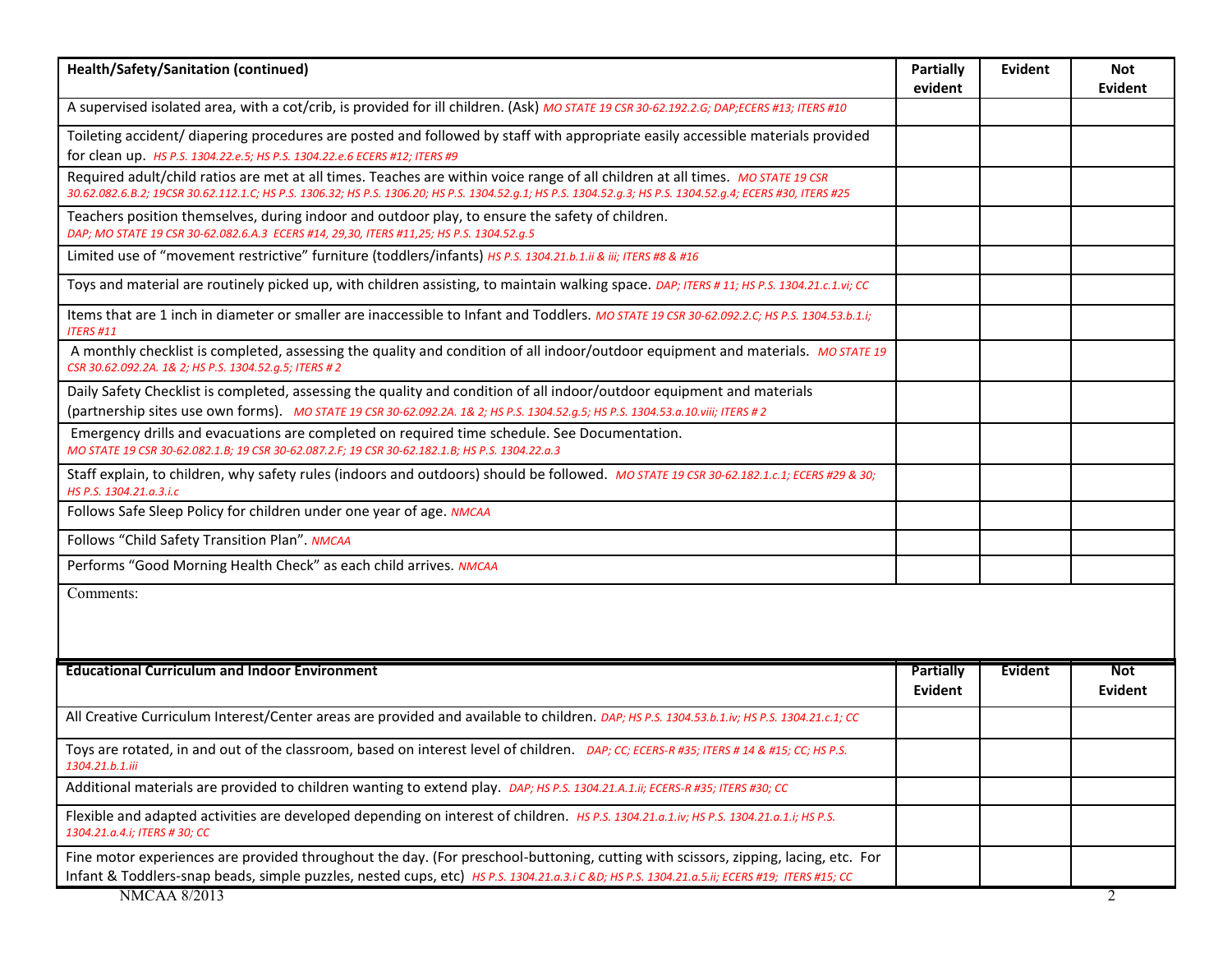| <b>Education Curriculum/Indoor Environment (continued)</b>                                                                                                                                                                                                                                                                                                                             | <b>Partially</b><br><b>Evident</b> | Evident | Not<br>Evident |
|----------------------------------------------------------------------------------------------------------------------------------------------------------------------------------------------------------------------------------------------------------------------------------------------------------------------------------------------------------------------------------------|------------------------------------|---------|----------------|
| Teachers interact one on one and in small groups during Interest/Center time AND THROUGHOUT THE DAY?<br>MO STATE 19 CSR 30-62.182.2.B; HS P.S. 1304.21.c.1.vii; ECERS-R #16; ECERS-R #36; ITERS #30; CC                                                                                                                                                                                |                                    |         |                |
| Individual Creative work is evident. Process not Product is emphasized. DAP; ECERS-R #20; ITERS #20; CC; HS P.S. 1304.21.a.4.ii                                                                                                                                                                                                                                                        |                                    |         |                |
| Children's artwork and photographs of children and their families are displayed at child's eye level. Most wall displays are child photos<br>and child artwork. (ECERS: States approximately 6 feet or below for Preschoolers and 4 feet or below for toddlers- 75% of classroom wall<br>displays need to be at this level) ECERS-R #6; DAP; ITERS # 5 & #17; CC; CDA observation tool |                                    |         |                |
| Free expression art is offered. Daily for preschool, 3 times a week for toddlers. HS P.S. 1304.21.a.4.ii; ECERS-R #20; ITERS #17                                                                                                                                                                                                                                                       |                                    |         |                |
| A variety of DEVELOPMENTALLY APPROPRIATE sufficient equipment, materials and spaces have been provided including different tex-<br>tures, soft spaces, and cuddly toys. MO STATE 19 CSR 30-62.092.2.B; DAP; HS P.S. 1304.21.a.4.i; ECERS-R #3; ITERS #1, #2, #4 & #30; CC                                                                                                              |                                    |         |                |
| Developmentally appropriate materials are displayed, organized (picture and written labels), and accessible to all children. ECERS; ITERS #2,<br>#9 & #30; CC                                                                                                                                                                                                                          |                                    |         |                |
| Music interest area is inviting and appealing!(1 instrument per infant & toddler- % instrument per preschool child) HS P.S. 1304.21.a.4.ii; ECERS<br>-R #21; ITERS #18; CC                                                                                                                                                                                                             |                                    |         |                |
| Children are provided with sensory (Sand and Water play) experiences. Daily for preschool, 3 times a week for toddlers. Natural materials                                                                                                                                                                                                                                              |                                    |         |                |
| are used in the sand and water table (wood, clay, dirt, sand, and water). (*Inappropriate materials are: cornmeal, flour, or any other items<br>that may be inhaled, causing difficulties in breathing, and shaving cream.) DAP; ECERS-R #23; ITERS #21; CC                                                                                                                            |                                    |         |                |
| Children are given written and oral experiences daily. DAP; ITERS #12 & #13                                                                                                                                                                                                                                                                                                            |                                    |         |                |
| Children sign in daily. (Preschool) DAP; CC                                                                                                                                                                                                                                                                                                                                            |                                    |         |                |
| Word Wall is displayed and used, words are relevant and meaningful to children's lives. (Preschool) DAP; CC                                                                                                                                                                                                                                                                            |                                    |         |                |
| At least 1 1/2 to 2 books per child are provided in the classroom. Some books are facing forward to spark interest. ECERS-E LITERACY #2; ECERS-R<br>#15; ITERS #14; CC; CDA observation tool                                                                                                                                                                                           |                                    |         |                |
| Books are available in all interest areas, as well as paper/writing tools (pencils, pens, markers, and crayons) are available in all interest<br>areas. (Preschool) ECERS-R #15; CC                                                                                                                                                                                                    |                                    |         |                |
| Cultural diversity is represented in the classroom through books, posters, food experiences, babies, puppets, etc. ECERS-E DIVERSITY #3; DAP;<br>HS P.S. 1304.21.a.3.i.E; HS P.S. 1304.21.a.1.iii; ECERS-R #28; ITERS #24                                                                                                                                                              |                                    |         |                |
| Rote memorization activities, worksheets, color sheets etc., are absent from the daily program. ECERS-R #26; CC                                                                                                                                                                                                                                                                        |                                    |         |                |
| Pre-viewed educational, goal related, passive media is used only on occasion. DAP; ECERS-R #27; ITERS #23; CC                                                                                                                                                                                                                                                                          |                                    |         |                |
| Parents participate in classroom activities, fieldtrips, and parent meetings. DAP; HS P.S. 1304.21.a.2.ii; ITERS #33                                                                                                                                                                                                                                                                   |                                    |         |                |
| Classrooms are reserved for educational purposes; staff breaks, phone calls, and personal matters are taken care of in "adult only" spaces<br>(Center provides "Adult Space" with adult sized furniture).<br>MO STATE 19 CSR 30.62.082.2.B.G&H DAP; ITERS #34 &35                                                                                                                      |                                    |         |                |
| Comments:                                                                                                                                                                                                                                                                                                                                                                              |                                    |         |                |
|                                                                                                                                                                                                                                                                                                                                                                                        |                                    |         |                |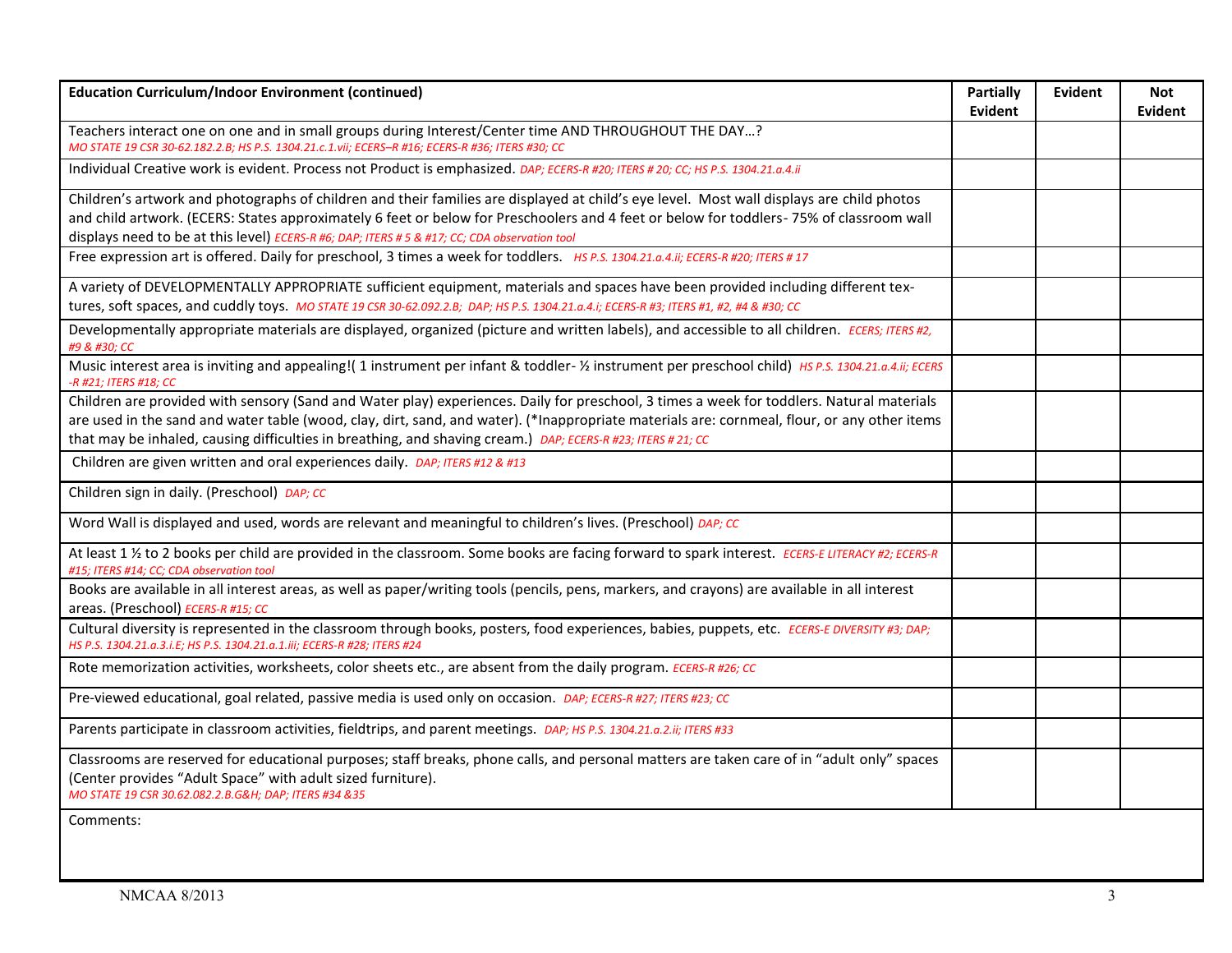| <b>Lesson Plans/Daily Schedule</b>                                                                                                                                                                            | <b>Partially</b><br><b>Evident</b> | <b>Evident</b> | Not<br><b>Evident</b> |
|---------------------------------------------------------------------------------------------------------------------------------------------------------------------------------------------------------------|------------------------------------|----------------|-----------------------|
| Lesson plans are posted. ECERS-R #38; ITERS #33; HS P.S. 1304.21.c.1.iii                                                                                                                                      |                                    |                |                       |
| Lesson plans are relevant and reflect the surrounding populations, communities, and physical environments. DAP                                                                                                |                                    |                |                       |
| Lesson plans and activities reflect developmental stages of children and individualized for each child. MO STATE 19 CSR 30.62.182.2.B;ITERS<br>#32                                                            |                                    |                |                       |
| A daily schedule is posted for all visiting adults. MO STATE 19 CSR 30-62.182.2; ECERS-R #34; ITERS #33                                                                                                       |                                    |                |                       |
| A daily schedule, displayed left to right, in both words and pictures is posted for children. ECERS-E LITERACY #1;                                                                                            |                                    |                |                       |
| The daily schedule incorporates an Active/Quiet pattern throughout the day.<br>MO STATE 19 CSR 30-62.182.2.B.3; DAP; ITERS # 29; HS P.S. 1304.21.a.5.i                                                        |                                    |                |                       |
| Teacher- led and child-led activities are evident throughout the daily schedule and program day.<br>DAP; HS P.S. 1304.21.a.3.ii.B; ECERS-R #34; ITERS #29; HS P.S. 1304.21.a.1.iv                             |                                    |                |                       |
| Daily self-help tasks are incorporate into the schedule. DAP; HS P.S. 1304.21.a.3.i.B; HS P.S. 1304.21.c.1.vi; HS P.S. 1304.21.a.1.v; ITERS #9                                                                |                                    |                |                       |
| Music, singing, dancing, or instruments are provided daily, dependence on CD's is minimal.<br>DAP; HS P.S. 1304.21.a.4.ii; ECERS-R #21; ITERS #18                                                             |                                    |                |                       |
| Children are read to in small groups, large groups and one on one throughout the day. ECERS-E LITERACY #2; HS P.S. 1304.21.a.4.iv; ECERS-R #15                                                                |                                    |                |                       |
| Activities are offered to children in small groups, large groups, and one on one each day. DAP; ECERS-R #4; ECERS-R #30; ITERS #31; HS P.S.<br>1304.21.c.1.vii                                                |                                    |                |                       |
| Activities are used to facilitate smooth transitions. (Verbal discussion of the schedule, five minute warning, songs, games, and music).<br>DAP; HS P.S. 1304.21.a.3.ii; ECERS-R #34; ITERS #29               |                                    |                |                       |
| Teachers and classroom staff have daily scheduled breaks to care for personal needs. ECERS-R #39; ITERS #34                                                                                                   |                                    |                |                       |
| Teacher's daily schedules, including breaks, are posted. (All staff receive a 10-15 minute break during morning routines and Full Day<br>centers also during afternoon routines). ECERS-R #39; DAP; ITERS #34 |                                    |                |                       |
| Comments:                                                                                                                                                                                                     |                                    |                |                       |
|                                                                                                                                                                                                               |                                    |                |                       |
|                                                                                                                                                                                                               |                                    |                |                       |
|                                                                                                                                                                                                               |                                    |                |                       |
|                                                                                                                                                                                                               |                                    |                |                       |
|                                                                                                                                                                                                               |                                    |                |                       |
|                                                                                                                                                                                                               |                                    |                |                       |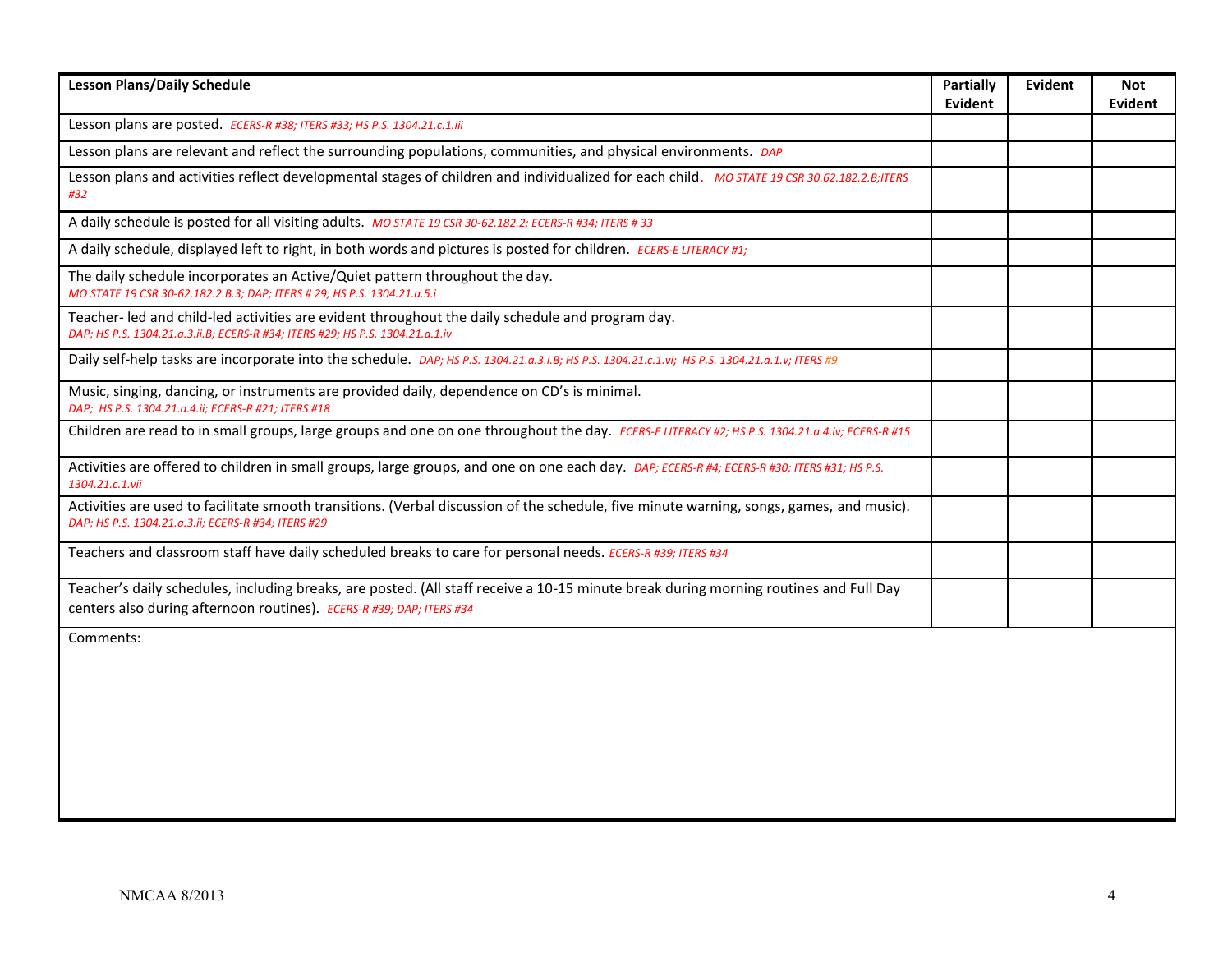| <b>Classroom and Individual Behavior Management</b>                                                                                                                                                                                                                                                                                                             | <b>Partially</b><br>Evident | <b>Evident</b> | <b>Not</b><br>Evident |
|-----------------------------------------------------------------------------------------------------------------------------------------------------------------------------------------------------------------------------------------------------------------------------------------------------------------------------------------------------------------|-----------------------------|----------------|-----------------------|
| Conscious Discipline principles are applied and used consistently. All other center staff (bus driver, cooks, aides, supervisor, etc.) are<br>observed, as opportunities arise, to apply and model Conscious Discipline principles with children and parents. MO STATE 19 CSR<br>30.62.182.1.C; DAP; HS P.S. 1304.21.a.3.i.C&D ECERS-R #31; ITERS #26, #27, #28 |                             |                |                       |
| Uses Conscious Discipline routines (safe space, job chart, etc.) regularly and appropriately in the classroom. Conscious Discipline                                                                                                                                                                                                                             |                             |                |                       |
| Teachers are involved with children. Asking open-ended questions, making specific comments, follow children's play, participation in<br>play as appropriate, and helping children extend their ideas and work. DAP; HS P.S. 1304.21.c.1.ii; HS P.S. 1304.21.a.4.iii; ECERS-R #18; ITERS #12 &<br>#13                                                            |                             |                |                       |
| Communication with the children is responsive, specific, descriptive, positive and meaningful. MO STATE 19 CSR 30-62.182.1.C; HS P.S.<br>1304.21.a.3.i.A; ECERS-R #32; ITERS #12; HS P.S. 1304.21.a.3.i.D                                                                                                                                                       |                             |                |                       |
| Planning is evident in preventing or eliminating problem situations before they occur. DAP; ITERS #26                                                                                                                                                                                                                                                           |                             |                |                       |
| Primary caregivers/Teachers are provided each day. DAP; HS P.S. 1306.20; HS P.S. 1304.21.a.3.i.A; ITERS #37                                                                                                                                                                                                                                                     |                             |                |                       |
| Staff/volunteer and classroom visitors are wearing appropriate work attire and identification tags. NMCAA Policy                                                                                                                                                                                                                                                |                             |                |                       |
| Volunteers work under direct supervision at all times. DAP                                                                                                                                                                                                                                                                                                      |                             |                |                       |
| Comments:                                                                                                                                                                                                                                                                                                                                                       |                             |                |                       |

## **Communication**

| Regular, friendly, respectful communication occurs between classroom staff and families. DAP; HS P.S. 1304.21.a.2.iii; HS P.S. 1304.40.e.1&3;<br>HS P.S. 1304.40.d.2; ECERS-R #38; ITERS #6, #33, #36 | Partially<br>Evident | Evident | Not<br>Evident |
|-------------------------------------------------------------------------------------------------------------------------------------------------------------------------------------------------------|----------------------|---------|----------------|
| Classroom Staff have opportunities to meet and plan together on a regular basis. ECERS #41; ITERS #36                                                                                                 |                      |         |                |
| All visitors to the classroom are acknowledge and appropriately identified. ECERS-R #9; ITERS# 6                                                                                                      |                      |         |                |
| Alternate forms of communication with families are used through weekly notes, newsletters, conferences and bulletin boards. DAP;<br>HS P.S. 1304.40.f.1; ECERS-R #38; ITERS #33                       |                      |         |                |
| Personal conversations, unless conversations include child input, need to occur out of the hearing range of children. ECERS-R #40; ITERS<br>#35                                                       |                      |         |                |
| Comments:                                                                                                                                                                                             |                      |         |                |
|                                                                                                                                                                                                       |                      |         |                |